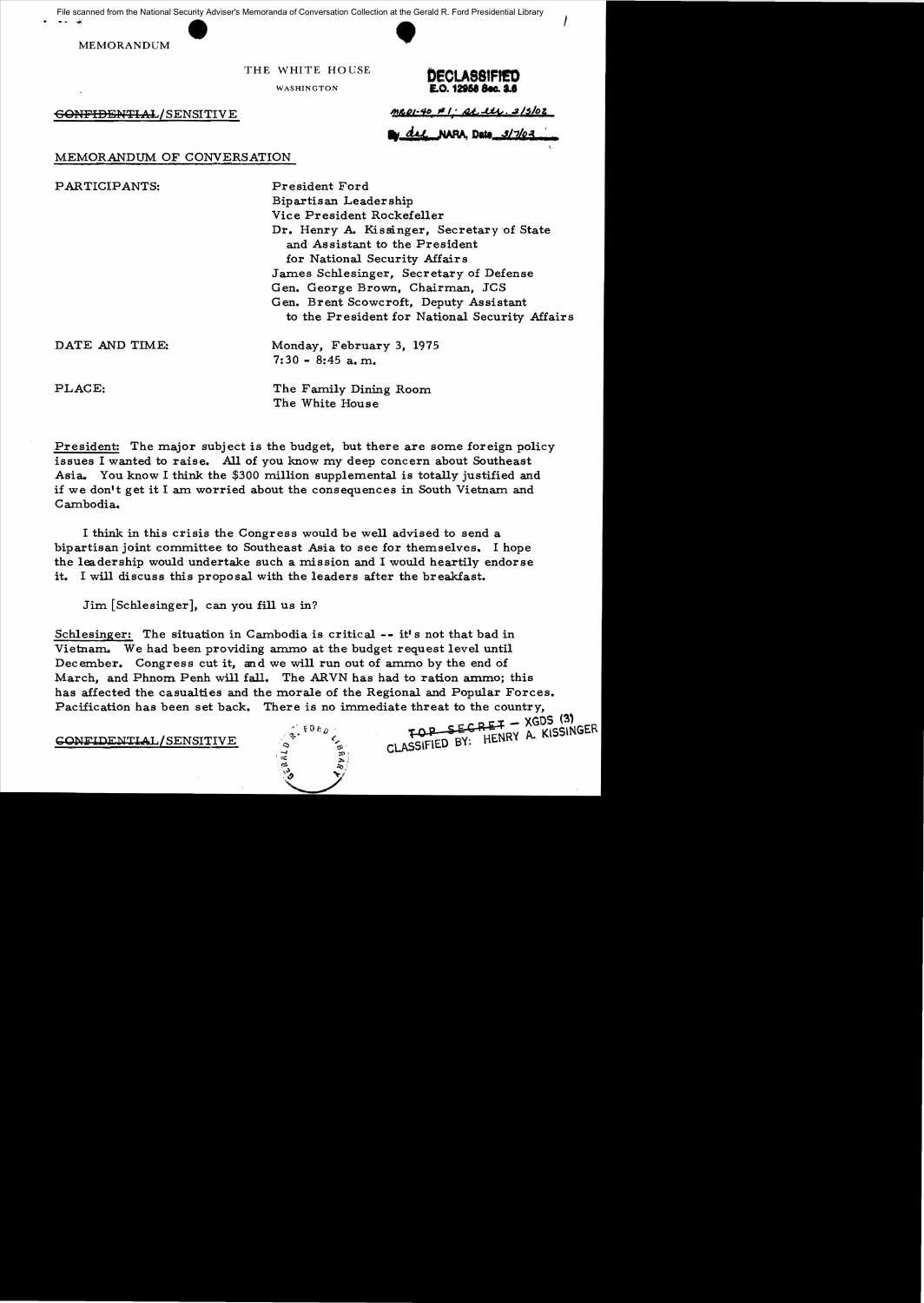# GONFlDi:NTlo.Y:./SENSITIVE • • -2

but there has been an erosion of morale and a threat to split the country. While there is no immediate threat, morale is sagging and each day makes it harder to recover.

I

No issue has been more dominated by cliches. Until the Tet offensive, the Administration's critics tended to be more right, but since then the critics have been very wrong.

Brown: The forces in Cambodia are fighting very valiantly. But they will be out of ammo this Spring and the country will fall. Remember, when the Communists took Hue they wiped out three levels of leaders.

In Vietnam, it is not so serious, but with ammo rationing the fighting and the initiative has passed to the North Vietnamese. That will encourage the North Vietnamese to try for a major victory. It is important that we provide enough help so that can't happen.

President: I feel very deeply about this and the necessity to move on my requests. With that I think the military situation can be changed from what was outlined by Secretary Schlesinger and General Brown.

This suggestion for a House-Senate committee to go there would help convince people of what the facts are and come back to report to the American people.

There is another acute problem.. In two days there will be a cut-off of aid to Turkey unless I can certify that there has been substantial progress. Secretary Kissinger has been intimately involved since the Greek national guard tried to kill Makarios. Henry?

Kissinger: Before I start, I just want to add my strong endorsement of what Secretary Schlesinger and General Brown have said about Vietnam and Cambodia. Jettisoning these friends would represent another strong indication to the world of our inability in this country, to conduct a unified foreign policy. I can't emphasize too much the crisis of our foreign policy.

The background of the Cyprus dispute is as the President has said, plus the fact that the Turkish Cypriots had been forced by the Greeks and Greek Cypriots to lead a ghetto existence. I mention these aspects only to illustrate the complexity of the situation. We have not the painful situation of two NATO allies at loggerheads. We are working hard with both parties, but everyone knows a solution can come only through Turkish concessions.  $q, \cdot$ 

## CONFIDENTIAL / SENSITIVE

 $\mathcal{L}^*$ 

*t....*.J ::  $\vert \mathbf{z} \vert$  .  $\mathbf{z}$ 

**, 1990**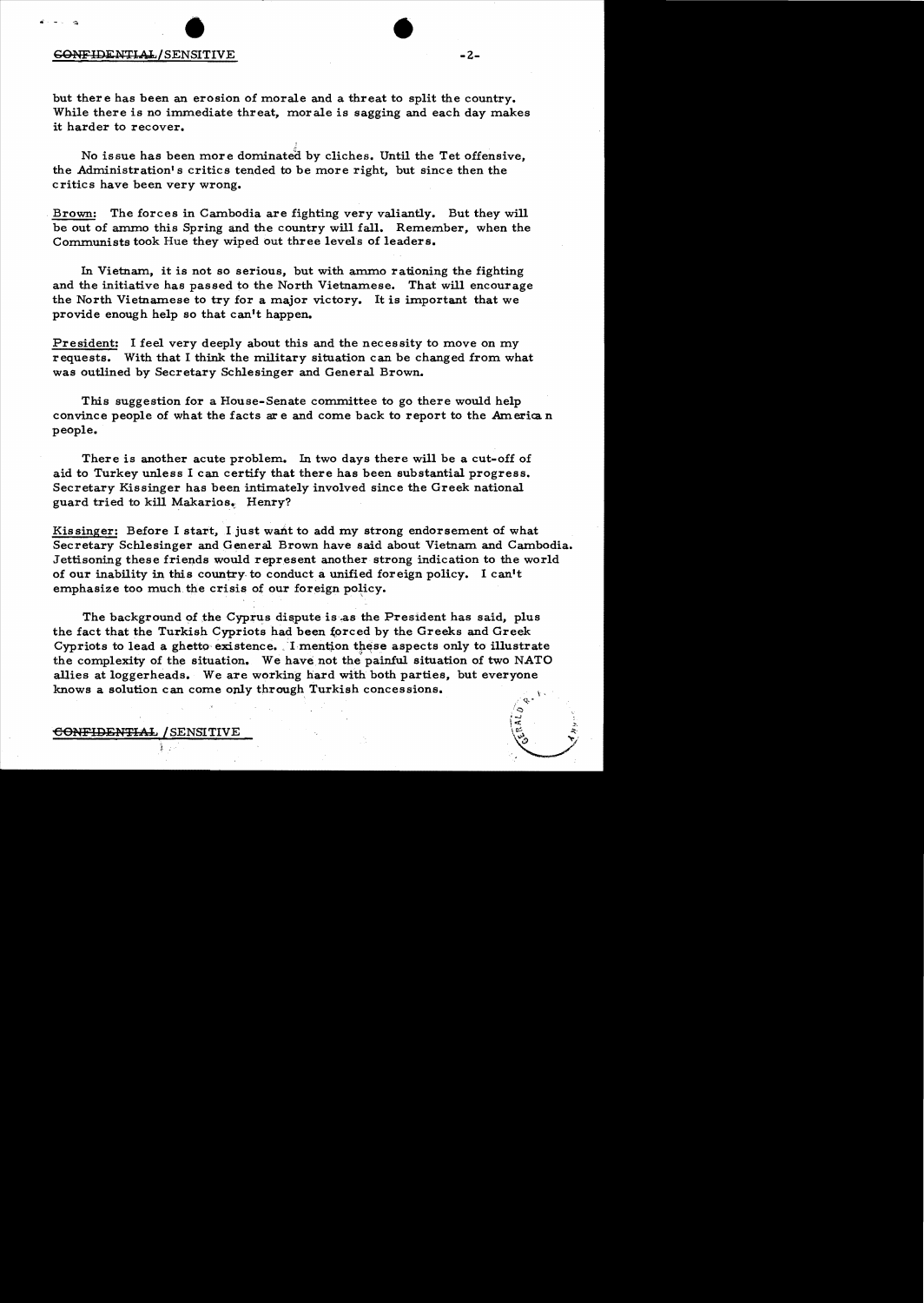### <del>CONFIDENTIAL/</del>SENSITIVE -3-

At the request of the Greek government, we didn't push for negotiations before their elections and they asked that they not have to sign anything. We were working during that period on unilateral concessions or gestures by Turkey when Congress imposed its restrictions, and Turkey said they couldn't appear to be moving under Congressional pressure. That was the situation until the Greek elections [of November 17].

After the elections, Karamanlis indicated to us a package of concessions which would let him move rapidly toward a settlement. I communicated these to the Turks. But the Turkish Government had fallen and been replaced by a caretaker government which had only four total votes in Parliament. So they have to move carefully, because all the parties are in opposition and each would be happy to run on a platform of no concession to foreign pressure.

The threat of cut-offs has had disastrous effects. The Greeks don't want to move fast for fear they will be accused of supporting Turkish aid, and the Turks resist because of the implication that they were moving under pressure.

The first victim of an aid cut-off will be Karamanlis because Cyprus will be a running sore in Greek politics and give an issue to the Communists and Papandreou.

The second victim will be US- Turkish relations. Turkey is a loyal ally for decades, who among other things fought beside us in Korea **--** which is hardly a vital Turkish interest. An aid cut-off will have the most serious impact in the context of NATO, the Middle East and the attitude toward the United States. The result will be a disaster **--** and almost impossible to explain. At least Vietnam can be explained as the result of 10 years of national debate. The result could be a foreign policy collapse. How do you explain the cut-off of a loyal NATO ally under these circumstances?

President: I am as deeply concerned as Henry is of the net result where there is no benefit to anyone and we suffer a disaster.

Muskie: How much of what you have said can be made public?

Kissinger: Everything but the fact that Greece asked that there be no negotiations before their elections. I think we could get a settlement in six months, but not under the threat of pressure. A four-weeks reprieve won't do it because the implied threat gives a high incentive not to move.

## CONFIDENTIAL/SENSITIVE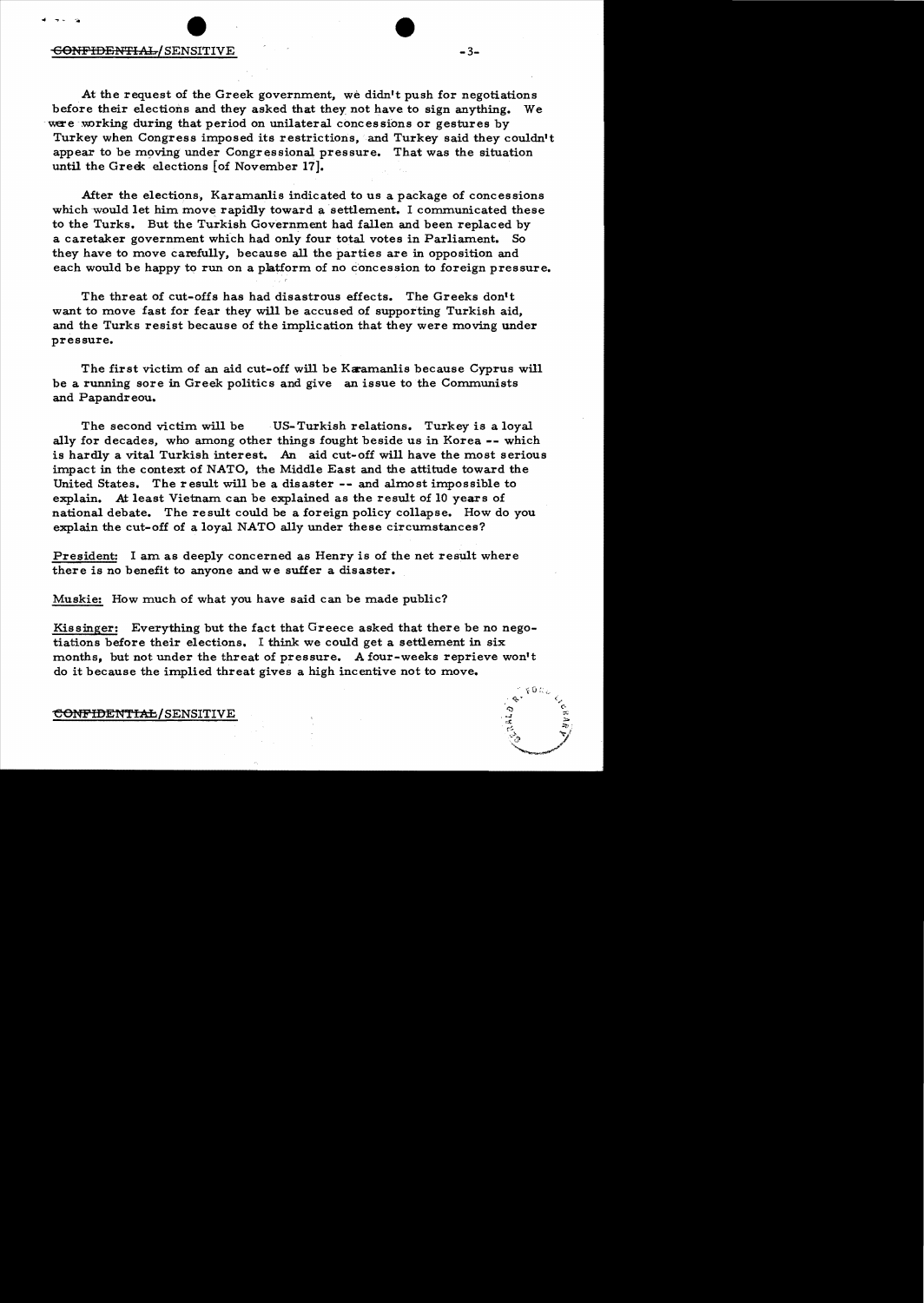# SONFIDENTIAL/SENSITIVE

It is my view that if we are left alone we can settle this in six months to one year on terms which will be worse than before the war for the Greek Cypriots but on terms which Karamanlis can accept. The problem is bringing Turkey to make concessions. '

 $-4-$ 

President: We looked at 'the concessions Turkey offered. They have withdrawn 1000 men. It was not enough for me to certify. They talked about Famagusta and Nicosia airport, but those were not enough for me to make a certification.

Kissinger: Our intelligence showed 40,000 Turkish troops on Cyprus. They didn't want to admit they were withdrawing troops so they said there were only Z5, 000 troops on Cyprus, and that number after the withdrawal of 1000. We can't certify that the airport and Famagusta are sufficient because Makarios can't accept publicly that these are adequate.

Burton: What is the level *d* conflict now in connection with the original reasons for the cut-off of aid? How can we negotiate if there is no Turkish Government with which to negotiate?

Kissinger: There is no level of violence at **all.** This issue is a matter of law and we are not trying to play games. Turkey is trying now to scrounge up. other military equipment from elsewhere and, incidentally, is talking with Libya and Iraq about getting funds. Despite the fact that Turkey has only an interim government, it is possible to make progress with Turkey, but only an inch at a time.

President: The Turks have between Z5-40, 000 troops on Cyprus. The Greeks have no capability to fight on Cyprus. They could not support an adequate force in a conflict there.

Kissinger: Makarios' interest is in a deadlock so he can bring the Soviet Union in and internationalize the issue. That will make him a Greek as well as a Cypriot politician. Any Cyprus settlement is bound to cut his power and he knows that.

Schlesinger: Turkey is the classic foreign aid case of mutual benefit. They have a big military burden. They have military forces disproportionate to their size and resources and they give us valuable installations.

Vice President Rockefeller: Can Henry give us a talking paper on this which we can use?

### CONFIDENTIAL/SENSITIVE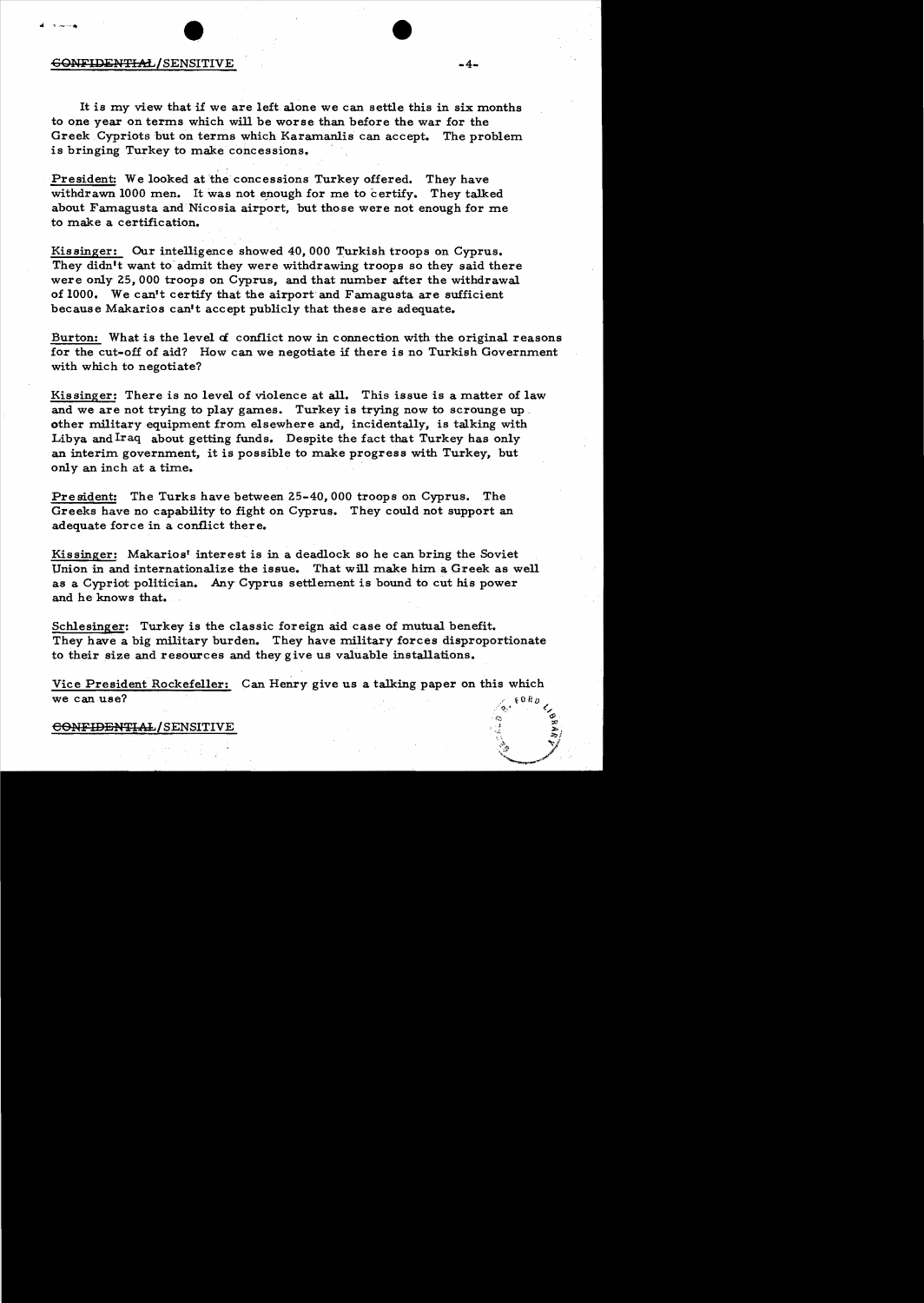**DECLASSIFIED** Leadership Burkfast AUTHORITY Perme 01-40, #1; Satally, 2/5/02  $\left(\frac{3}{2}\right)$ BY  $\underline{b}$  MLF, DATE  $\leq$  /26/04 THE WHITE HOUSE THE WHITE HOUSE **WASHINGTON WASHINGTON** + attract to sphit - commity, which ms P Major subject of londget, but those and errinal threat! morela is suggery + back Jour Flissiles I would to mie lay makes it hu de to receive ho user all of example my deep correction about her har more dominated by claims, Tel Tet Et, you hunt think - 300 mil admin contient tended to be made night but Totally justified and wednet get it g Am a tom vales mysery viny. worsied about werdqueens in SVIII A. The fences in Combodiune fythis was morestin. whantly, But they will be out parmis I think in this cross clay modelle this offering + a commity world for i Kerner to, with a trivit and a tymting point boken crossto to the Hire Otry ungerland 3 Unito p leaders. hope - leavaring would donot a In vix, et not so servons, hat retiring universale such a mission + Swamp hearter unlowere it. I mill dreams this properting to introduce has preseltation. proposa ef a lendres optimes breakfast. That will encourage NVNA ty for organ Sck the fit m (intortion is untired - with that in they. It ingentent that was provided and bord in UN. We had been probing one help so that court toppen. at a hudget request lord til De coton P & ful way days obout this is warding Cong cent it, our we will commant of I tritted the, doing upon to work to aring by word march & Planil fall. think - mind sit can be chimpedfun THERON has but of ration arrived & the that contained by Sch KB. RFXPF Poince had wasale expected. The The support for a H-S Grate & gotting Pacification tras been not take. There is no would half commence people quinte parts minded throut to comenty but ensuing morale one + mis link to replay to Graphet.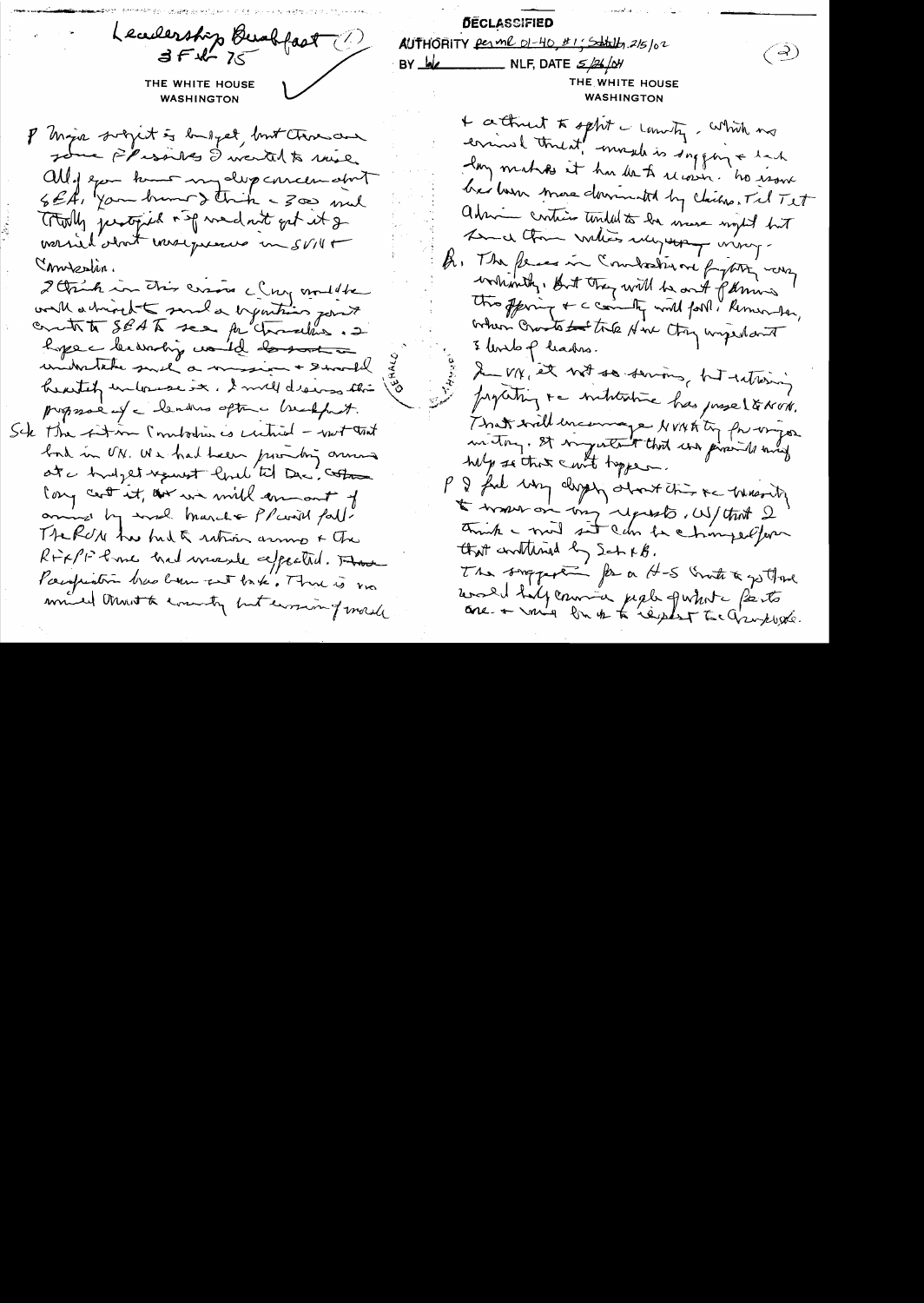THE WHITE HOUSE **WASHINGTON** Then is another streams genter, here days they will be entoff of and to I makes Je centificants, prog. Il has here Good tries to kill make mis, K K Byfore I start, prost won't to a 11 etoy endorsement à 5 + 8, la termina there primes conded and worther wishestern to context on mobility in this unity Do Unidado compil Fr. 9 com longhasing to the the consus of om  $\bar{P}$ The trentique of Cyprus no voloxed, this fact that I crypted to men lealing on glatte expetence, I wertin only to show inoplycity fait, we have - that of 1 18470 Arrivant loggerhade. Everyone knows tolution cincinna only Chin Leversion. at report of Correct Good, we delink finch for typotesting type their electron of they are bel that they must tranch segar

 $\bigcirc$ 

THE WHITE HOUSE WASHINGTON WestWhite Ry Turkin Ung mysell its restrictions +5 Amid they cand but more under ( my preserve. That was set with Luke Clection. Often elsetions, Cara, millated a parkage admich would let him momen systily. I commanded these to T, but the T Gouth fell & ever uplaced by cantaber. So they have to move compary cause all e partir one in opportun i said would be bypy te run on platform of no concession à preryer pressione. The threat of centify has had charactions effrit. Greek don't trout to more fast for finan they will be accused greating T and + Thaka because of mothery miller pressure. In 1st unition will be Kana become Egens will be uning Jour + gml women to Comptot Paparaheim The red with he US Tunk whatis

 $\sqrt{4}$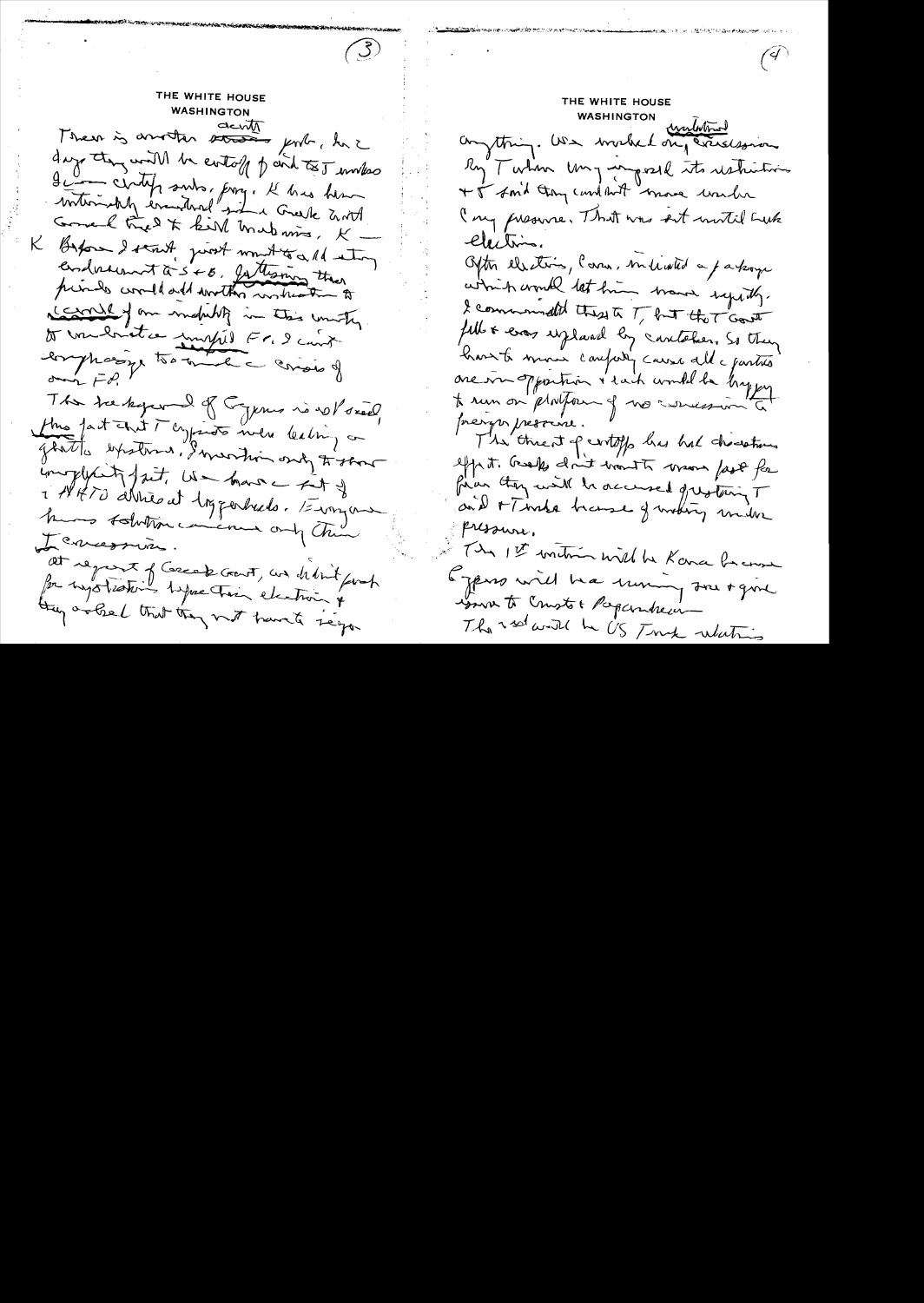# THE WHITE HOUSE WASHINGTON

 $\mathcal{L}(\mathcal{Z})$ 

T is a long of ally who forght toxich was in Kora-'- not an a entit Turtorists that what this will do in contained NATO, ME, + PRC allitmete. The result will be a chicathe - and alwardingsouth to xplain. At least VI can be xplaneds. This will halt a Freallapse. How exploi anteg da logal NATO ally moth Il doe tophy concernatos he is of cret wont where my get mothing and supporte mustice - How monde of this can be write K & say thing had fact Greece aske I no engetratin spor lectures. It infine could loat in 6 ma, but without thought of pressure. It was croit do it branged to FORD Mento"join trapa inventie motor It my more that if beptalme in can

THE WHITE HOUSE **WASHINGTON** which will be worse for far a Cyproto but on laws which lara can accept The probe is knowing Taking to make Cricians. F We lowhed at concessions Toppood. Hy home will channel ross when. Not enay for and to viting, Take about Formaporte + Necesca accept, but that most sing, K ritill should 4 cross T trops. They drawn crown to admint they will chroning to find any 25 was + get their by w/diam lass. We count certify to anywet of somme, be warst Unakaros count accept publicly those on adequate fontar what is a loved of moteur would How can no report of the Tyout w/ which to secolists. K Thank is no lovely constance-Ha months of low there & in not ligning to play gums. They to summer in Gray), Wis can man wil That only

 $(6)$